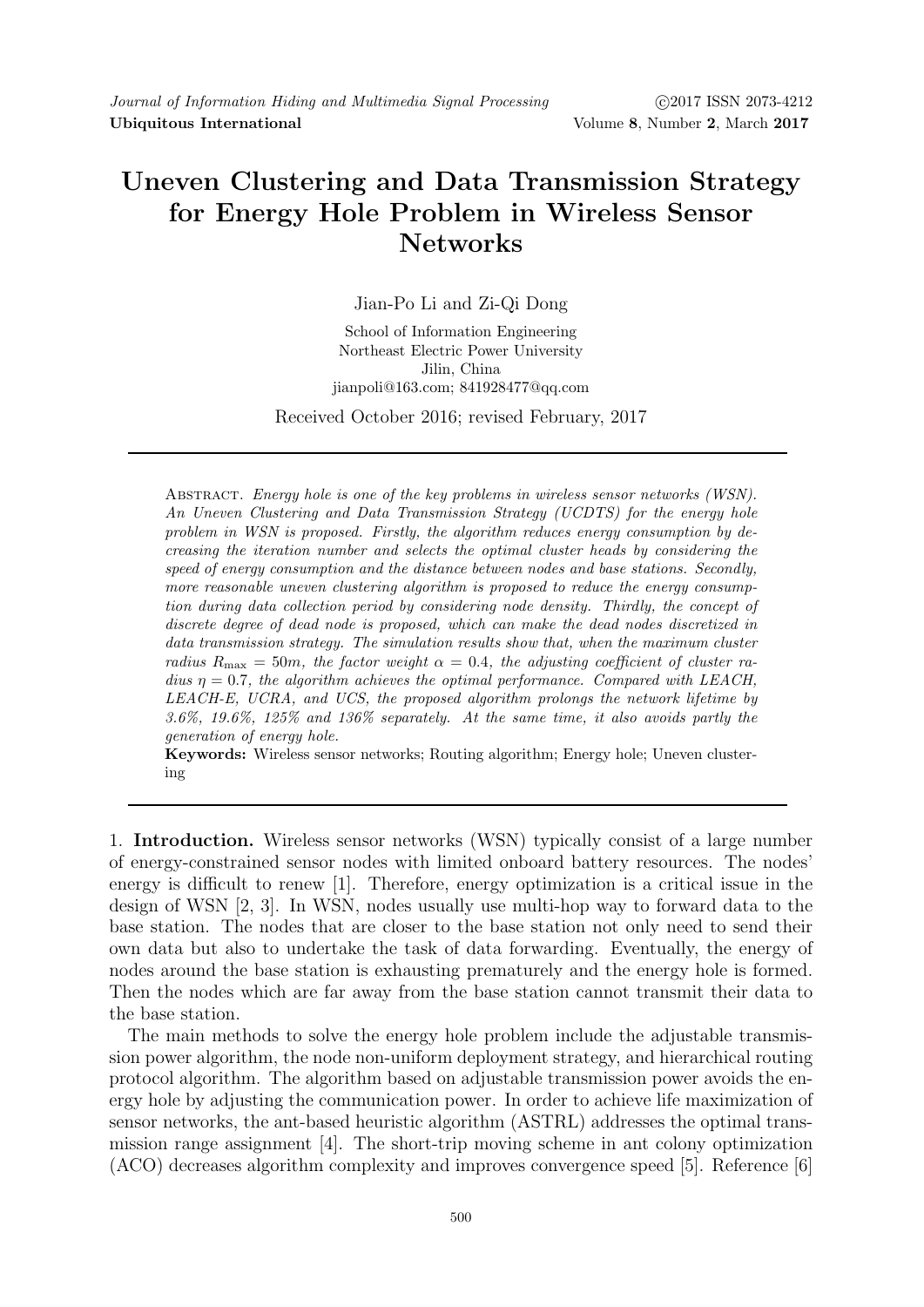studies the optimization problems for network lifetime maximization (NLM) and energy consumption minimization (ECM).

Besides, some specific non-uniform node deployment algorithms are proposed. The novel sensor redistribution algorithm eliminates the energy hole problem in mobile sensor network [7]. The proposed solution outperforms others in terms of coverage rate, average moving distance, residual energy, and total energy consumption. An off-line centralized algorithm to compute the theoretically optimal track is proposed [8]. It calculates energy consumption of each node when the base station is set at any point in the network through theoretical analysis. By introducing the concept of equivalent sensing radius, a novel algorithm for density control to achieve balanced energy consumption per node is proposed [9]. Different from other methods, a new pixel-based transmission mechanism is adopted to reduce the duplication of the same messages [10]. It investigates the problem of uniform node distribution and energy hole. The algorithm derives the principle of nonuniform node distribution to ensure energy balancing. Reference [11] proposes a NNDC algorithm, which divides the network into some rings, and then makes an analysis and calculation on nodes' energy consumption in each ring of the network. Reference [12] studies the performance optimization of four protocols. They are LEACH [13] (Low Energy Adaptive Clustering Hierarchy), MLEACH (Multi-hop LEACH), HEED (Hybrid Energy Efficient Distributed Clustering Approach) [14], and UCR (Unequal Cluster based Routing) [15]. However, "Hot spots" problem is very easy to generate energy hole under the uniform distribution of nodes. If the multi-hop network adopts uniform clustering, there is as high as 90% of the energy is wasted in the network.

The effect of these current strategies to solve the energy hole is not very ideal. The routing protocol is only based on the cluster structure optimization. These algorithms do not directly solve the energy hole problem [16, 17]. In this paper, we propose a nonuniform clustering and data transmission strategy for WSN. The rest of this paper is organized as follows. In Section II, we present an uneven clustering strategy for WSN. In Section III, some data transmission strategy to avoid energy hole are introduced. Section IV shows the simulation and numerical analysis. Final conclusion remarks are made in section V.

2. The Uneven Clustering Strategy for WSN. The operation of hierarchical routing for WSN can be divided into set-up phase and steady-state phase. In this paper, we propose firstly an Uneven Clustering Strategy (UCS) to reduce the energy consumption of the network by selecting the optimal cluster head and reasonable cluster radius.

2.1. The calculation of optimal number of cluster head. In [18], we proposes an uneven clustering routing algorithm (UCRA) by taking into account the calculation of optimal cluster number, cluster head selection, cluster radius calculation. The optimal cluster number  $k$  can be obtained as:

$$
k = \left\lceil \sqrt{\frac{\varepsilon_{fs} \cdot M^2 \cdot N}{2\pi f_{agg} \cdot \left[\varepsilon_{mp} \cdot E\left(d_{toBS}^4\right) + E_{elec}\right]}} \right\rceil \tag{1}
$$

where  $M^2$  stands for  $M \times M$  random distributed area for nodes, N is the node number,  $E_{elec}$  represents the energy consumption of the transceiver circuit that receive or transmit 1bit data,  $\varepsilon_{fs}$  and  $\varepsilon_{mp}$  are proportional constants of the energy consumption for the transmit amplifier in free space channel model and in multipath fading channel model,  $d_{toBS}$  is the distance between node and base station,  $E(d_{toBS}^4)$  represents the expected value of  $d_{toBS}^4$ . [a] denotes the smallest integer which is greater than or equal to the argument a,  $f_{aqq}$  is fusion rate.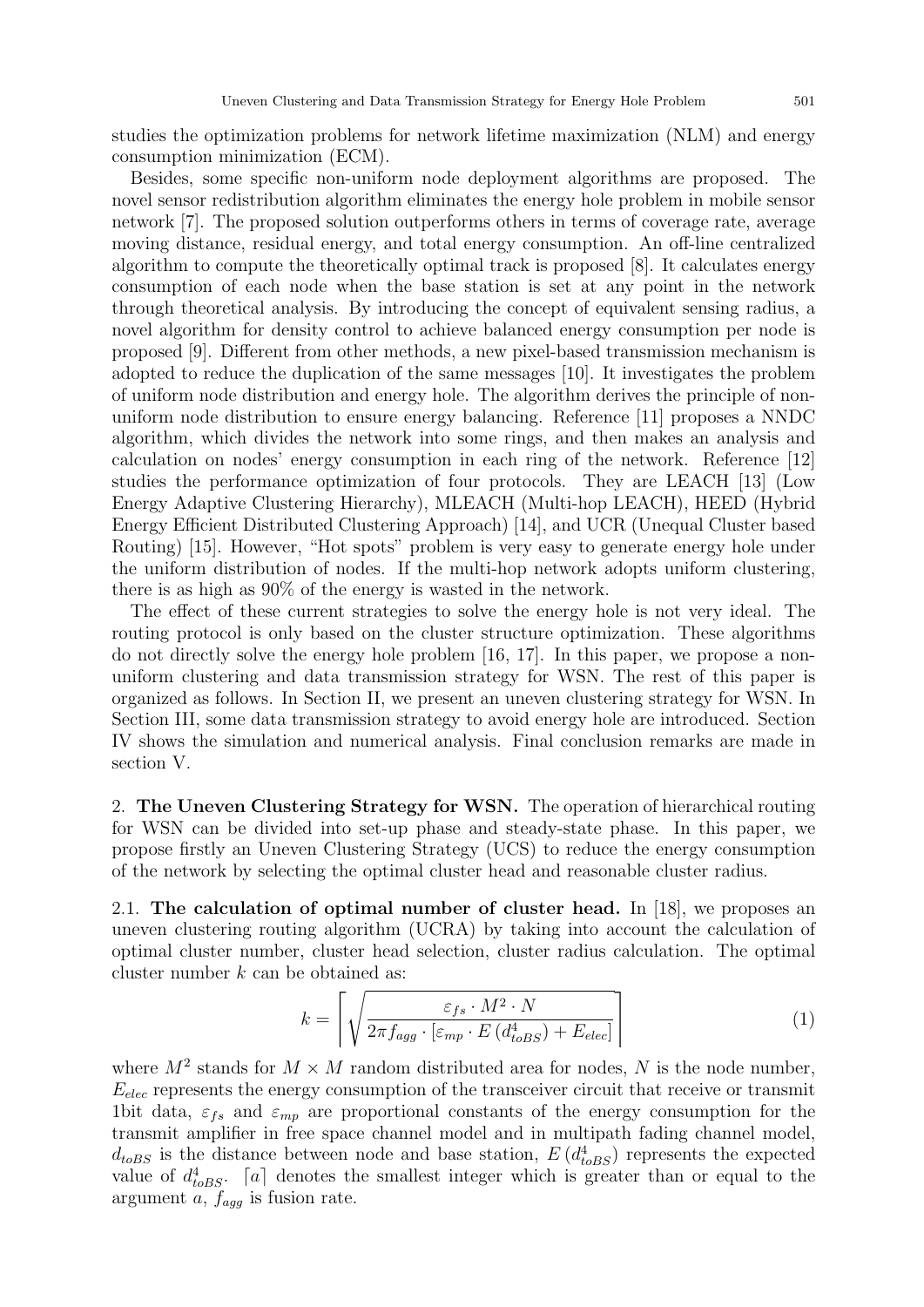2.2. Optimal cluster head selection. The election method of cluster heads based on probability iteration takes into account the energy, node density, speed of energy consumption, and other factors. They make the algorithm more reasonable and extend the network lifetime effectively. However, in the cluster head election process, at least 5 to 15 iterations are used to select cluster heads. The nodes need to broadcast messages for many times. Too many iterations will lead to more energy consumption. If the optimal cluster head is not elected in 15 iterations, the network will not continue to conduct iterative competition. The temporary cluster head elected in the fifteenth competition iteration will be directly elected as the final cluster head.

To solve the above problem, we propose a cluster head election method based on optimal factors. The algorithm is based on residual energy, distance between node and base station, and speed of energy consumption. The node with more energy and closer to the base station will be elected as a candidate cluster head, which will avoid the cluster head node premature death and energy hole problem.

Define the parameter  $f_1$  and  $f_2$  as

$$
f_1 = \frac{E_{residual}}{E_{\text{max}}} \cdot \frac{E_{avecons}}{E_{consum}} \tag{2}
$$

$$
f_2 = 1 - \frac{d_{toBS}}{d_{toBS\_MAX}}\tag{3}
$$

The final influence factor is expressed as

$$
Factor = \alpha \cdot f_1 + (1 - \alpha) \cdot f_2 \tag{4}
$$

where  $\alpha$  is a constant coefficient which will be demonstrated in Section IV.

The fast energy consumption will cause the cluster head node die prematurely and become a failed node. If many nodes in the same area fail, the energy hole will produce. So the energy consumption rate factor  $E_{avecons}/E_{consume}$  is introduced. It shows the ratio of the average energy consumption of network and the energy consumption of each node. The more the node energy consumption is, the smaller  $\frac{E_{avecons}}{E_{consum}}$  is. The influence factor  $f_1$  in next round will decrease. In addition, the distance between node and base station also has an effect to Factor. The node should have larger influence factor  $f_2$  to be cluster head when it is near to base station. Because the node near to the base station not only collects data but also transfer data, which will speed up the energy consumption.

2.3. Cluster radius calculation. The size of cluster close to base station should be smaller than the size of cluster far away from the base station. Thereby the energy consumption of cluster head, which is close to base station, to handle the data in the cluster is reduced. More energy is used for the inter-cluster communication.

In UCRA [18],  $R_L$  is uniform cluster radius in clustering process. It is unreasonable to control the uneven degree by the listed parameters. The new algorithm use  $R_{\text{max}}$ , the maximum radius of the clusters, to replace  $R<sub>L</sub>$  to reduce the quality of isolated nodes. On the other hand, the value of  $\eta$  and  $1 - \eta$  is from 0 to 1. Through improving the control parameters, the proportion of node degree is increased. Accordingly, the new cluster radius can be calculated as

$$
R_{factor} = \left(1 + \frac{d_{toBS} - E(d_{toBS})}{\eta \cdot (d_{toBS\_MAX} - d_{toBS\_MIN})}\right) \cdot \left(1 - \frac{N_{NN}}{(1 - \eta) \cdot N_A \cdot R_{\text{max}}}\right) \cdot R_{\text{max}} \tag{5}
$$

The larger  $R_{\text{max}}$  is, the larger the cluster radius is. The larger the node degree is, the smaller the cluster radius is.  $\eta$  will be demonstrated in the Section IV.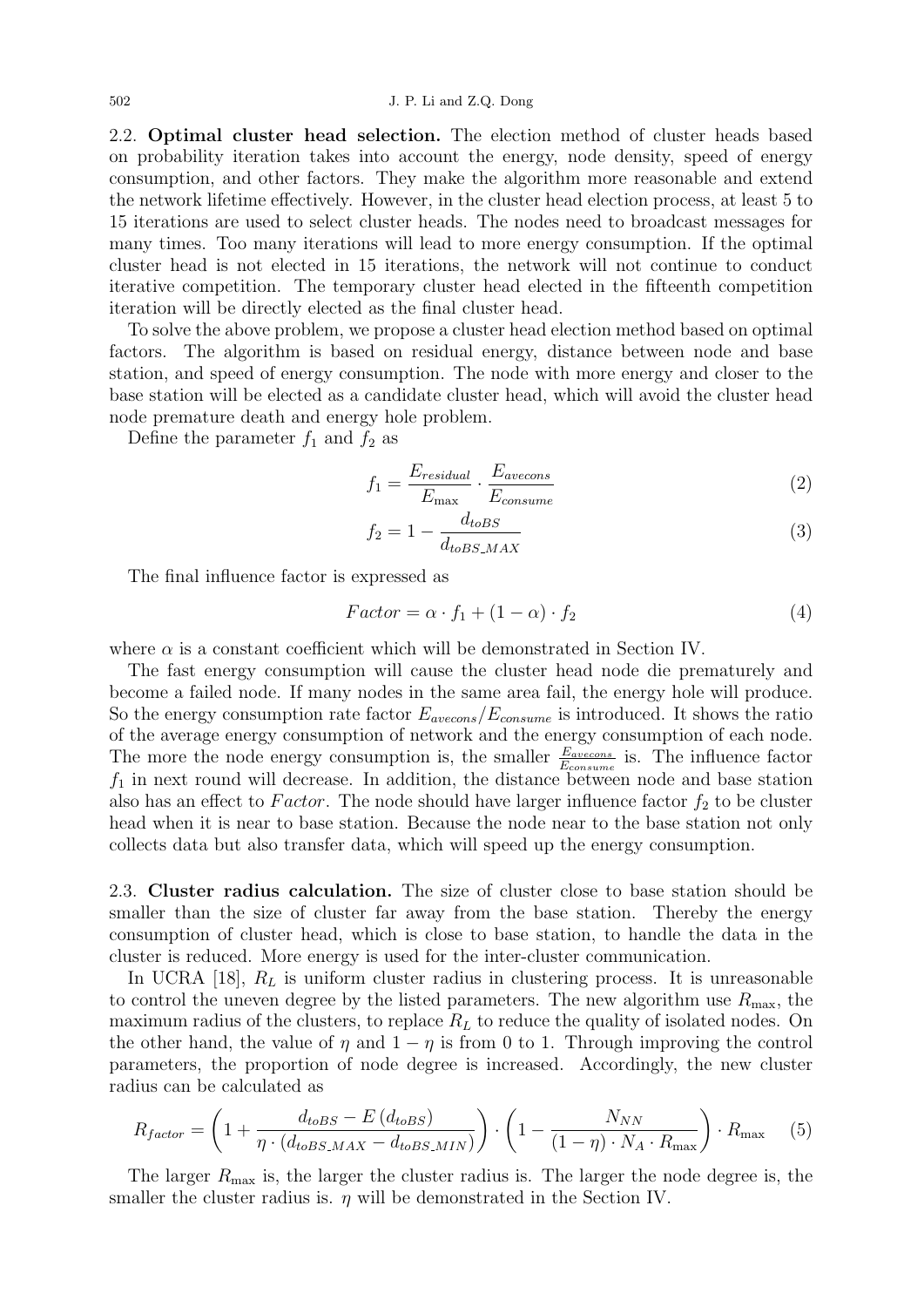2.4. Node clustering. Once receiving ADV, each non-cluster head node determines its cluster for this round by choosing the cluster head that requires the minimum communication energy. Those nodes which can't receive message from the cluster head will become isolated nodes.

After each node having selected the cluster it belongs to, it must inform the cluster head node that it will be a member of the cluster. Each node transmits a join-request message (Join-REQ) to the chosen cluster head. The cluster head node sets up a TDMA schedule and transmits this schedule to the nodes in its cluster. After the TDMA schedule has been known by all nodes in the cluster, the set-up phase is completed and the steady-state operation will begin.

2.5. Data transmission. Once the cluster head receives all the data, it performs data aggregation to enhance the common signal and reduces the uncorrelated noise among the signals. The resultant data are sent to the base station by routing path or directly. In [18], the isolated node can determine whether to join near cluster according to the cost of joining near cluster.

3. Data Transmission Strategy to Avoid Energy Hole. At present, the hierarchical routing protocol is used to solve the energy hole problem in WSN. These algorithms mainly focus on the optimization of cluster structure, selection of optimal cluster head, calculation of the optimal cluster number, and reasonable cluster distribution. Less work has been done in data transmission period.

In the whole lifetime of WSNs, if the effect of energy hole on WSNs is reduced to a minimum, it can effectively improve the utilization rate and lifetime of WSNs. The location of the dead node should be random and discrete distribution. The randomization and discretization of the dead node will balance the energy consumption for the whole network and avoid the generation of energy hole.

3.1. Discrete degree of dead node. In this paper, we propose a new concept, the discrete degree of dead node, to describe the distribution of dead node. The discrete degree of dead node reflects the minimum distance between dead nodes, the average distance between dead nodes, and the number of dead nodes. It can be calculated as

$$
f_{Dnd} = a\sqrt{d_{DM}} + b\log_5 d_{DA} + c/N_{Death}
$$
\n<sup>(6)</sup>

where,  $d_{DM}$  is the minimum distance between dead nodes,  $d_{DA}$  is the average distance between dead nodes,  $N_{Death}$  is the number of dead nodes,  $a, b, c$  are constant coefficients,  $0 < f_{Dnd} < 1$ . The bigger the discrete degree of dead node is, the better the network performance is.

The discrete degree of dead node,  $f_{Dnd}$  is directly proportional to  $d_{DM}$  and  $d_{DA}$ , which ensure the randomization and discretization of dead node.  $f_{Dnd}$  is inversely proportional to  $N_{Death}$ , which can decrease the number of dead node. It is an efficient way to avoid or minimize energy hole to increase the discrete degree of dead node. In each round, the detailed method to determine the discrete degree of dead node is as follows.

- i. If the minimum distance between dead nodes is relatively large, the number of dead nodes is small, and the average distance between dead nodes is very large, the effect of distribution of dead nodes is good.
- ii. If the minimum distance between dead nodes is relatively small, the number of dead nodes is large, even if the average distance between dead nodes is very large, the effect of distribution of dead nodes is bad.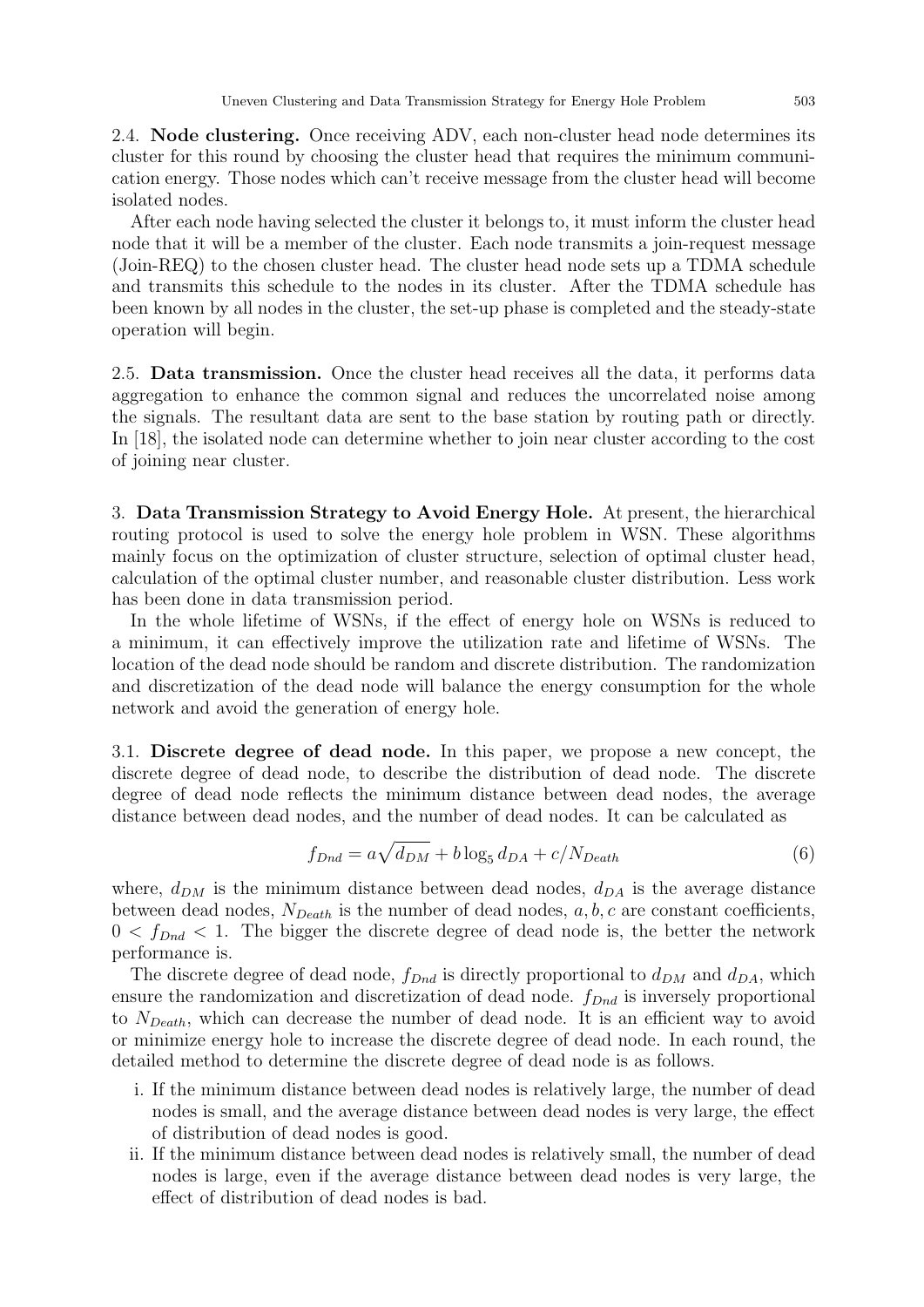- iii. If the minimum distance between dead nodes is small, the number of dead nodes is small, the average distance between dead nodes is larger, the effect of distribution of dead nodes is good.
- iv. If the minimum distance between dead nodes is relatively large, the average distance between dead nodes is relatively small, the number of dead nodes is small, the effect of distribution of dead nodes is good.
- v. If the minimum distance between dead nodes is small, the average distance between dead nodes is small, the number of dead nodes is large, the effect of distribution of dead nodes is bad.
- vi. If the number of dead nodes has exceeded the number of survival nodes, the effect of distribution of dead nodes is poor.

3.2. Data transmission strategy. According to the characteristics of energy hole, we propose the following strategy combined with the routing protocol proposed above to solve the problem of energy hole.

i. Strategy for cluster head adjustment

After cluster head adjustment and reconstruction, the nodes that have been elected as cluster head nodes will not become cluster head nodes again in the next five rounds. In the clustering process, the elected cluster head node will broadcast message, and show that it is elected cluster head. Its' neighbor nodes receive this election message, and remember its' ID. Each node has a neighbor list and in which the elected cluster head node ID is record. In the next round of competition to select cluster head, the elected cluster head node will be removed in the list of neighbor nodes to avoid electing repeatedly.

- ii. Sleeping-in-turn strategy for low energy nodes When the node residual energy is less than 20%, the nodes will sleep in turn to prolong the lifetime of the whole network.
- iii. Sleeping strategy for nodes at energy hole edge

In each round of node broadcast, the node will remember the information of surrounding nodes in previous several rounds. If the node cannot receive the information of the surrounding nodes in the past 2-3 round, the nodes are considered that they died. If there are more than three dead nodes, the energy hole is formed. The survival nodes near the energy hole will sleep and transmit data in turn.

iv. Cluster head avoiding strategy for low energy node In this strategy, the nodes with less energy will not be elected cluster heads.

4. Simulation and Numerical Analysis. In NS2, we distribute randomly 100 nodes in the area of  $100 \times 100m^2$  (in formula (1),  $N = 100$ ,  $M = 100m$ ). The initial energy of all the sensor nodes is equal. In (4),  $\alpha = 0.4$ . In (5),  $R_{\text{max}} = 50$ ,  $\eta = 0.7$ . In (6),  $a = 0.03$ ,  $b = 0.13, c = 0.84$ . The proposed UCDTS in this paper is compared with LEACH [13], LEACH-E [19], UCS, and UCRA [18].

Figure 1 shows the influence of  $\alpha$  in formula (4) on the average number of alive nodes in UCS. The simulation result shows that, when  $\alpha = 0.4$ , the time that the first node dies has been delayed by 4.6% and 60% respectively compared with  $\alpha = 0.6$  and  $\alpha = 0.5$ , and the network lifetime has been prolonged by 0.8% and 6.7% respectively. In addition, compared with  $\alpha = 0.2$  and  $\alpha = 0.3$ , although the network lifetime is shorter, but the time that the first node dies has been delayed by 350% and 125% respectively. So  $\alpha = 0.4$ is the optimal value in formula (4).

Figure 2 shows the influence of  $R_{\text{max}}$  in formula (5) on the average number of alive nodes in UCS. When  $R_{\text{max}} = 50$ , the time that the first node dies has been delayed by 309%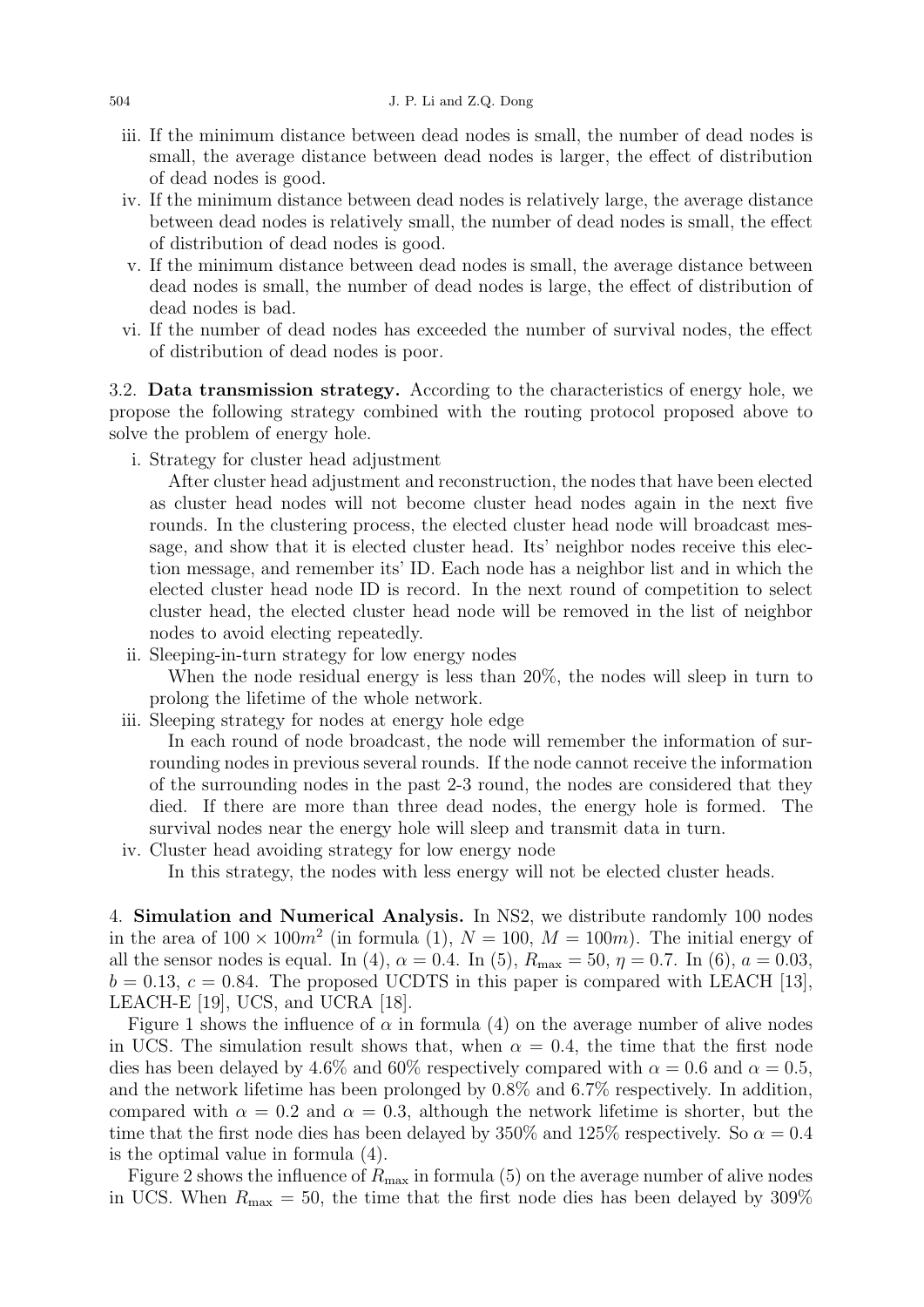

FIGURE 1. The average number of alive nodes by changing the  $\alpha$  in UCS

and 25% compared with  $R_{\text{max}} = 35$  and  $R_{\text{max}} = 40$ . The time that the first node dies is almost same compared with  $R_{\text{max}} = 55$ , but the network lifetime has been prolonged by more than 3.2%. So  $R_{\text{max}} = 50$  is the most optimal parameter.



FIGURE 2. The average number of alive nodes by changing the  $R_{\text{max}}$  in UCS

Figure 3 shows the influence of  $\eta$  in formula (5) on the average number of alive nodes in UCS. When  $\eta = 0.7$ , the time that the first node dies has been delayed by 350%, 125%, 15.3%, 4.6% compared with  $\eta = 0.5$ ,  $\eta = 0.6$ ,  $\eta = 0.8$ ,  $\eta = 0.9$  respectively.

Figure 4 shows the average number of alive nodes for different algorithms. The simulation result shows , compared with LEACH, LEACH-E, UCRA, and UCS, the time that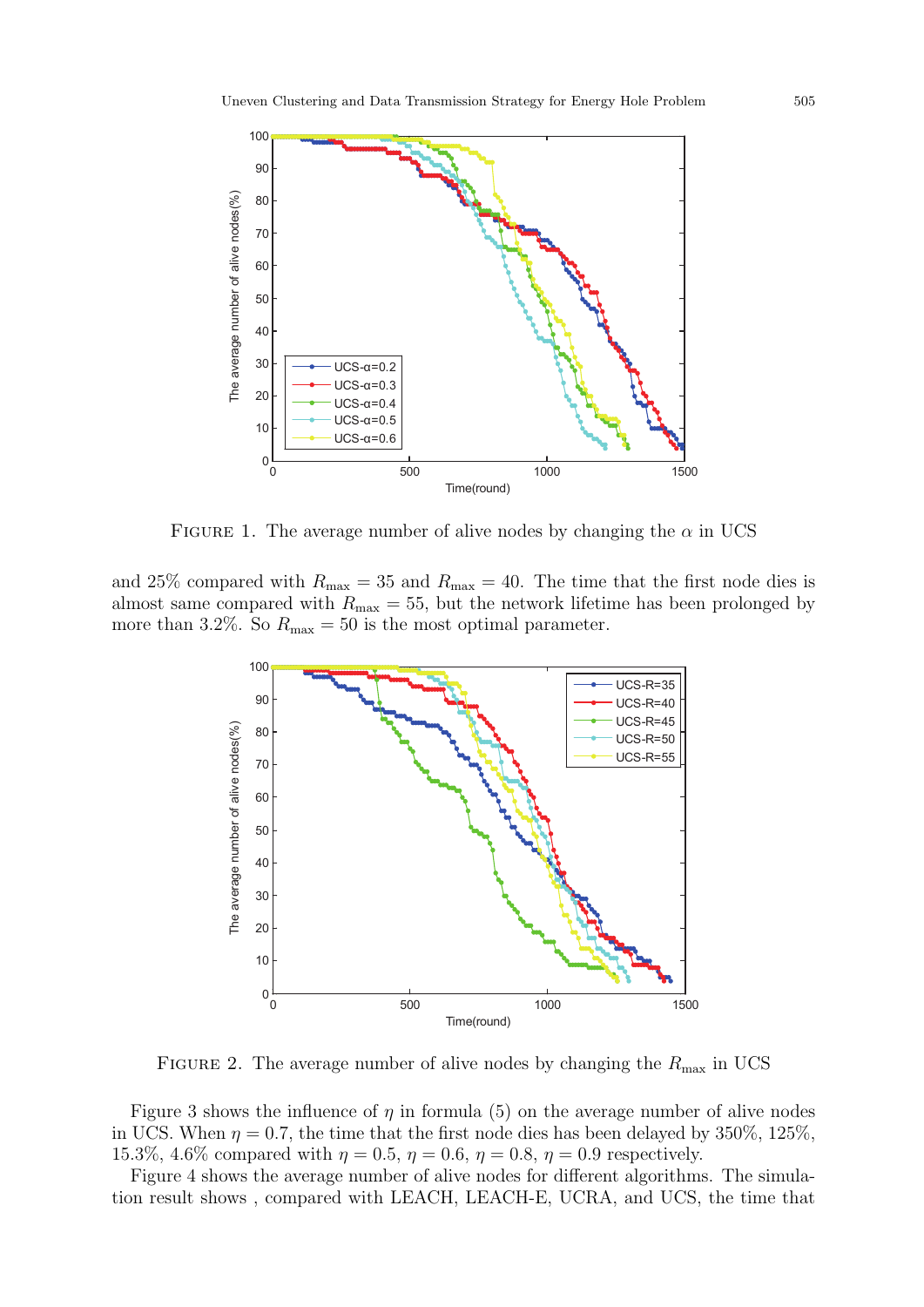

FIGURE 3. The average number of alive nodes by changing the  $\eta$  in UCS

the first node dies has been delayed about 333%, 550%, 93%, and 13% separately. The whole network lifetime is prolonged by about 122%, 71.5%, 19.6%, and 3.6% respectively.



FIGURE 4. The average number of alive nodes for different algorithms

Figure 5 shows the average distance between dead nodes for different algorithms. After the 600<sup>th</sup> round, the average distance between dead nodes for UCDTS is longer than that for other algorithms, except very few rounds. Before the  $600<sup>th</sup>$  round, the average distance between dead nodes is shorter than that for other algorithms, because there are a large number of dead nodes in each round for the above algorithms mentioned. It results in the longer average distance between dead nodes than that for UCDTS. So UCDTS has very good performance to avoid the formation of energy hole.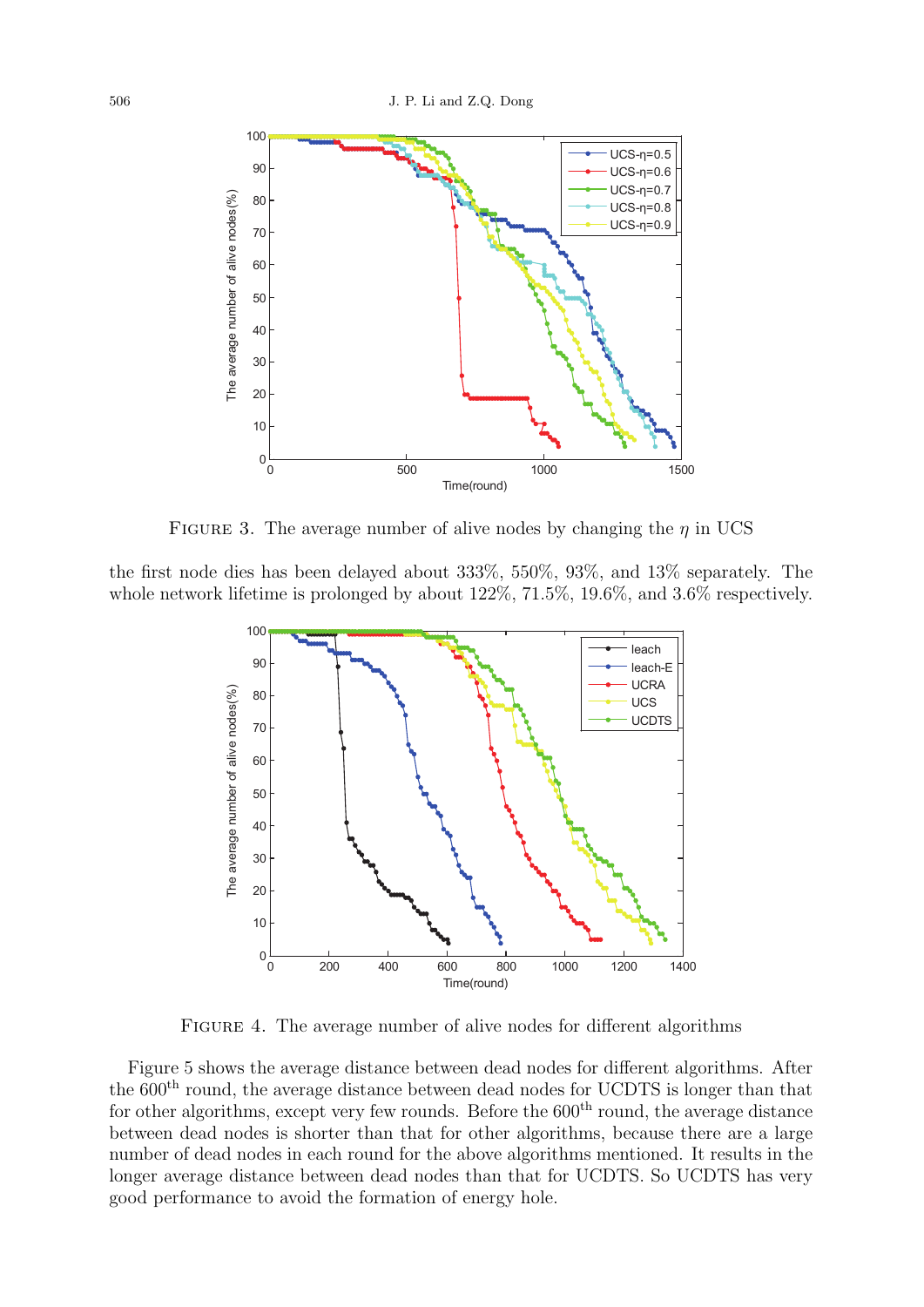

Figure 5. The average distance between dead nodes for different algorithms

Figure 6 shows the minimum distance between dead nodes for different algorithms. UCDTS delays the time that the first node dies. The minimum distance between dead nodes for UCDTS in each round is longer than that for LEACH, LEACH-E, UCRA, and UCS. UCDTS can effectively avoid the dead node distance too close and the generation of energy hole.



FIGURE 6. The minimum distance between dead nodes for different algorithms

Figure 7 shows the discrete degree of dead node for different algorithms. At the beginning of network, the maximum of the discrete degree of dead node is about 0.94 for UCDTS. In each ground, the discrete degree of dead node for UCDTS is higher than that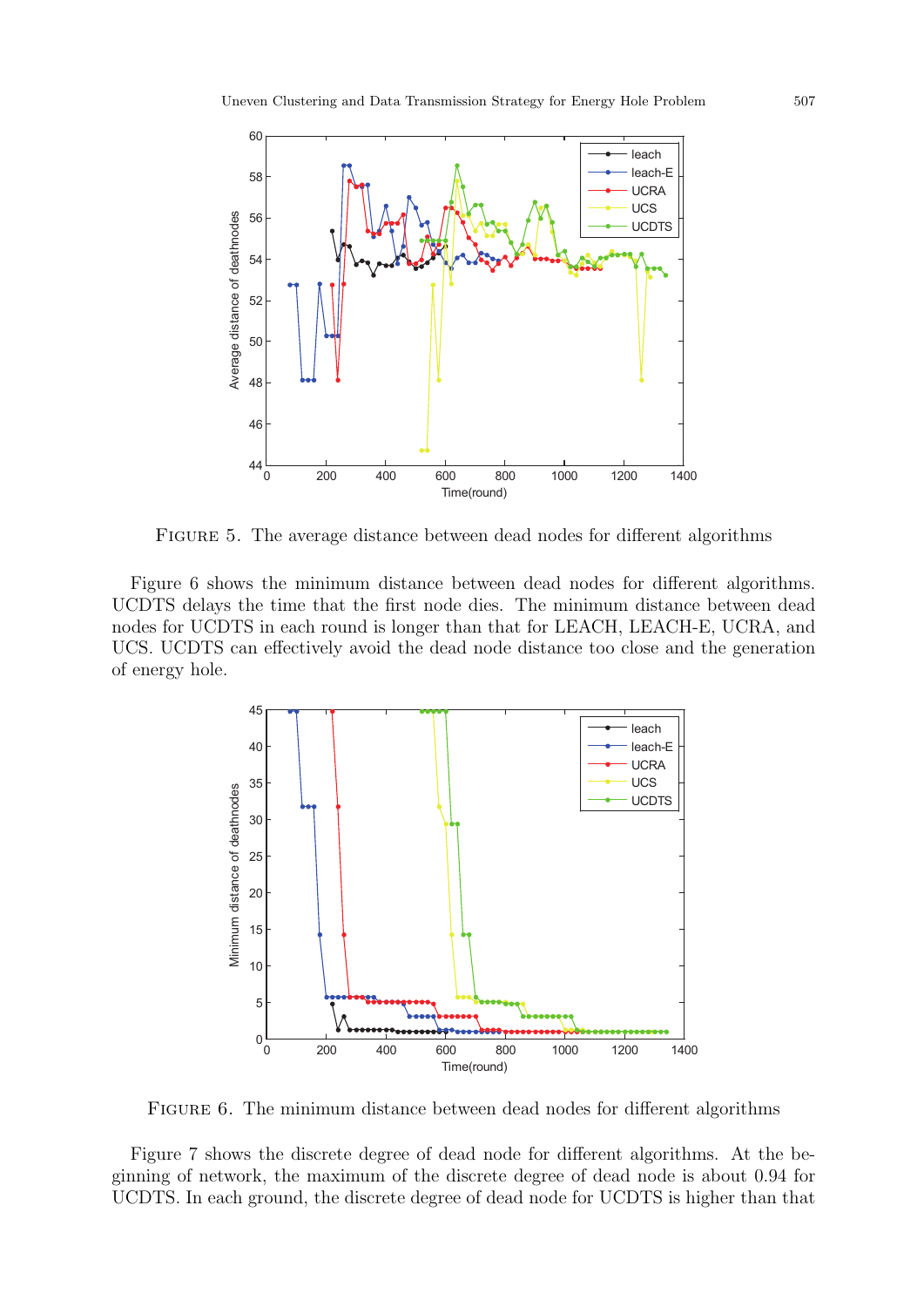for LEACH, LEACH-E, UCRA, and UCS. It shows that UCDTS can effectively avoid the dead node distance too close and the generation of energy hole.



FIGURE 7. The discrete degree of dead node for different algorithms

5. Conclusion. In this paper, an uneven clustering and data transmission strategy is proposed to avoid energy hole in WSN. During the period of cluster head election, UCDTS reduces energy consumption through decreasing the iteration number. During the period of uneven clustering, UCDTS introduces the node density and the distance from node to the base station. It makes the uneven clustering more reasonable and reduces the energy consumption in cluster data collection. During the period of data transmission, it makes the dead nodes discretized through cluster head adjusting and sleeping-in-turn strategy. Simulation experiments show that, when the maximum cluster radius  $R_{\text{max}} = 50$ , the weight of the election factor  $\alpha = 0.4$ , the adjustment coefficient of the cluster radius  $\eta = 0.7$ , discrete degree adjustment coefficient of dead node  $a = 0.03$ ,  $b = 0.13$ ,  $c = 0.84$ , the algorithm achieves optimal performance. Compared with LEACH, LEACH-E, UCRA, and UCS, the proposed UCDTS has its superiority in terms of network lifetime, the number of alive nodes, and the total energy consumption. At the same time, it can avoid the energy hole effectively.

Acknowledgments. The work in this paper was partly supported by National Natural Science Foundation of China (No. 61501106), Science and Technology Foundation of Jilin Province (No. 20150520097JH).

## REFERENCES

- [1] Z. Teng, M. Xu, and L. Zhang, Nodes deployment in wireless sensor networks based on improved reliability virtual force algorithm, Journal of Northeast Dianli University, vol. 36, no.2, pp.86-89, 2016.
- [2] Z. Teng, X. Zhang, The layout optimization of WSN based on inertia weight shuffled frog leaping algorithm, Journal of Northeast Dianli University, vol. 35, no.6, pp. 66-69, 2015.
- [3] L. Savita and W. Gayatri, A Survey on Energy Efficient Routing Protocols in Wireless Sensor Network, In Proceedings of ICCCNT, 2013.